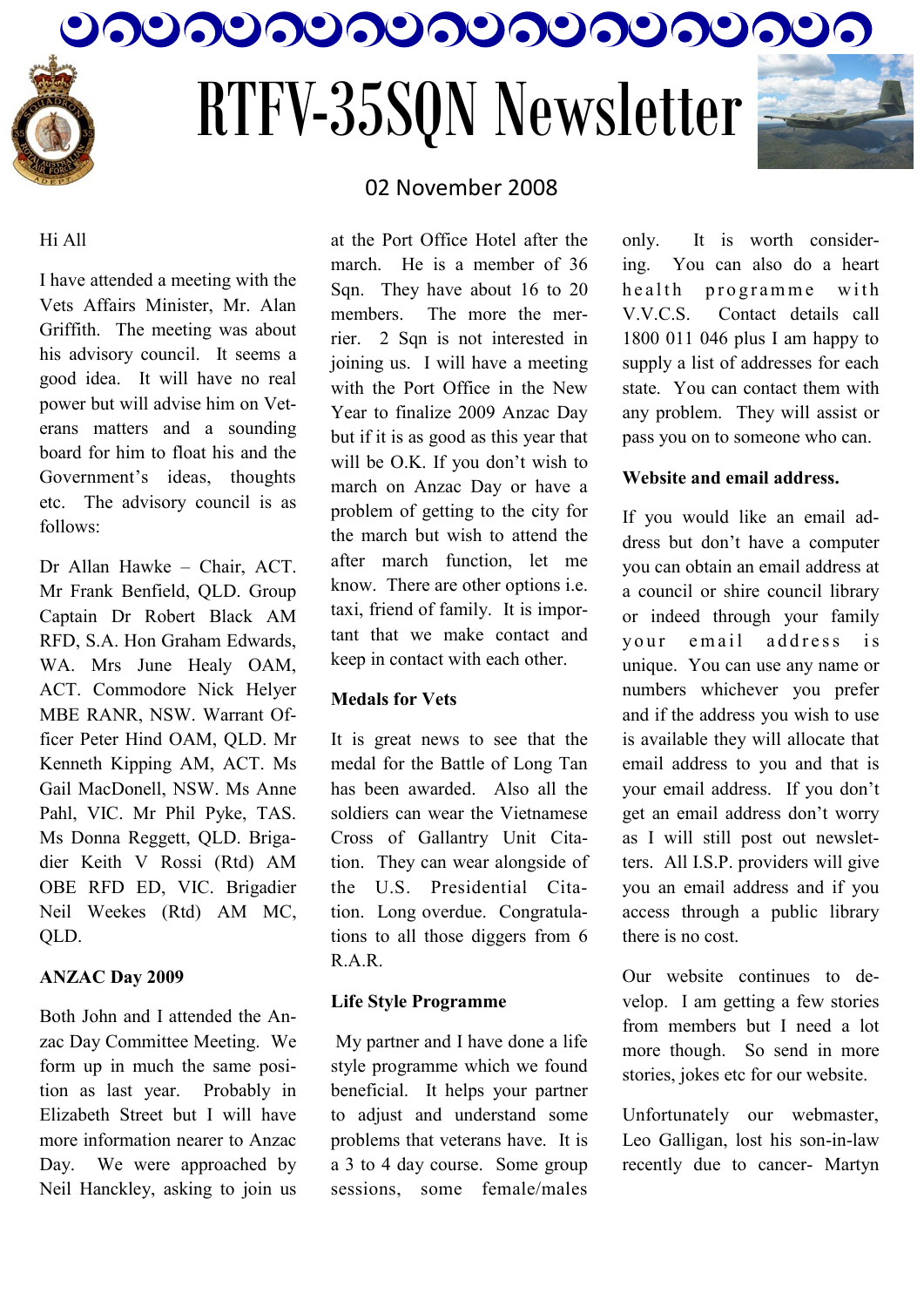was 33 years old. Deepest sympathy to Leo and his family.

#### **Mail to the Minister**

This is a copy of an email I've sent to the Minister of Veterans **Affairs** 

"I am emailing you about a concern that I have with my local doctor. I feel it is discrimination.

I like to make the first appointment of the day as I get anxious and upset if I have to wait (this stems from Vietnam, waiting for attacks that did or did not happen etc. and you become anxious).

I was told by my L.M.O. doctor that I could not have the first appointment as these were for workers and paying customers not bulk billing. In my opinion if doctors can get away with this, they may start to say that they will only see veterans Mondays and Fridays or at any time of day they wish. They told me that this was for people who work. Most working people leave home between 5 a.m. to 7 a.m. to get to work and would find it hard to get to the doctors in the early morning. In my discussion with them I informed them that these workers they give priority to, if the diggers of WWI, WWII did not make the sacrifice that they did, would be working as a colony of Japan with the possibility of no doctors at all. I have had a specialist surgeon refuse to see me because I am a Veterans Affairs gold car holder. I am most upset about this form of discrimination. If it is allowed to continue it could spread throughout the whole veteran"s community.

This incident has set me back at least 10 years. I thought all the stigma from Vietnam had finished but this incident proves that it hasn"t finished.

I am the Honorary Treasurer/ Secretary of RTFV-35Sqn and will inform all my members about this incident and see if they are having similar problems. I would like to get some media interest in this issue as I feel it concerns not only past veterans but future veterans who may incur the same problem."

I was subsequently contacted by Veterans Affairs saying there was nothing the Minister can do about this issue. They are sending me documents to complain to the State Health Commission.

#### **History**

I recently dug out my Bicentennial Diary and have come across some interesting dates:-

#### **Thursday 5 May 1966:**

First National Serviceman arrives in Vietnam

#### **Thursday 28 April 1965:**

First Combat Troops arrive in Vietnam

#### **Thursday 19 February 1942:**

Darwin bombed by Japan – 250 killed

#### **Monday 11 April 1941:**

Siege of Tobruk begins

#### **Sunday 27 March 1939:**

Australia"s first military aircraft test flight

## **Thursday 31 March 1921:**

R A A F founded

#### **Sunday 20 March 1917:**

Frank McNamara – first Australian airman wins V/C

#### **Thursday 4 February 1874:**

Mark Bell becomes first Australian born winner of V/C

I will include more events in future newsletters.

#### **Veterans Affairs**

Bureaucrats are saying returned service personnel are feigning illness. This reminds of a book called "Gallipoli Sniper". Billy Sing was an accredited with over 200 kills as a sniper at Gallipoli. He was evacuated three times from Gallipoli with dysentery, shrapnel and bullets wounds. He was later wounded after Gallipoli in France. In all he was wounded three times by bullets or shrapnel. Also he was gassed (mustard gas). Apparently the diggers could hear by the noise of the shells that they were gas and had time to put their gas masks on. Billy Sing being a sniper was forward of the main trenches and was slightly gassed. He spent 6 weeks recovering in a hospital.

But with all his wounds, gassing etc he was discharged as medically fit (which he wasn"t). He worked in the bush, cane cutting, roustabout, miner etc but after the war he could not return to cane cutting. He took advantage of the land that diggers received. At times he was too ill to work the land. He eventually came to live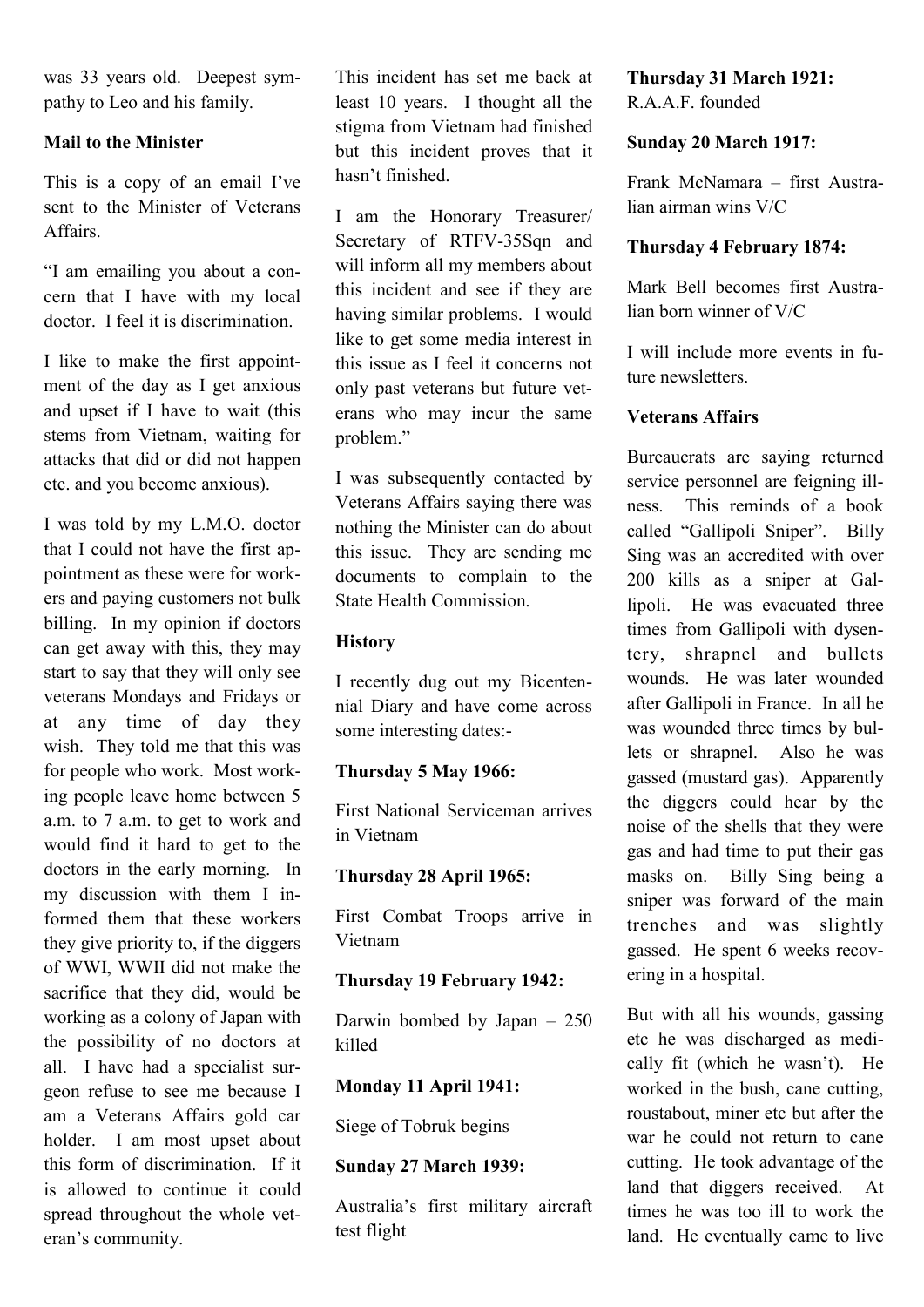in Brisbane to receive better medical treatment. He died aged 57 in 1953 in West End, Brisbane. His lungs had virtually stopped operating – so much for being discharged 'medically fit'.

I encourage every veteran I meet that if they haven"t claimed from Veterans Affairs to do so.

#### **Entertainment**

If you are in Brisbane and looking to take your grandchildren for a day with a difference, I can recommend the Tramway Museum at McGinn Road, Ferny Grove. Concession is \$9, children \$6, kids under 5 are free. It is open Sundays 12 noon til 3 p.m. subject to weather. They don't take the trams out in the rain. The kids get about 10 rides on the trams. The oldest being 1901 not bad considering electric trams only started in 1897. Horse drawn before that. There are a few old buses plus the rescue truck that towed the broken down trams – well worth a few hours. There is a tram shop that sells memorabilia of days gone by.

Qld. Rail Museum, North Street, Ipswich – This is an excellent outing for adults and children. There are enough activities for all ages. There are model railways, clowns, magic shows, various activities like dress ups, three wheelers to ride on miniature roads and railway crossings and stations, room of mirrors, throwing activities, skittles etc. They have a tilt train simulator the kids and older kids 60 and over, can drive. The kids can get on board diesel, steam and electric trains. There is actually a workshop tour. You could spend a whole day at the Museum. Costs are \$14 adults, \$10 for children and children under 3 are free. Well worth a visit with or without kids.

I attended the Bronco/Titan match at Lang Park. It is no longer just a game. Before you go in there is merchandise, balloons for the kids etc when you get inside cheer squads, eat a pie you could win \$750, tug of war etc. The whole thing is an experience. Even the train ride home in a packed train. Well worth the effort.

#### **Into golf?**

I am now Secretary of the Arana Leagues Social Golf Club. We have about 40 to 50 players with about 30 or more playing every second Saturday 9 holes with the occasional bus trip playing 18 holes. About once a year we do an overnighter. Any of our members wishing to play are more than welcome. I won the "B" grade net this year. I am a dead set chocker. I had rounds of 42 +  $50 + 50$  lost by two strokes.

#### **RTFV-35 Sqn ring**

The ring has been the reason that this newsletter has been late. The RTFV-35Sqn rings have finally been finished. I am very pleased with them. Everyone I have showed them to is impressed. They cost \$290 each. They are 15 grams/silver. I have had mine engraved underneath with my name and  $69 -$ 70". By doing the engraving it has personalized the ring and when I hand it down to my grandson it will be a great keepsake. Pictures of the ring appear later in this newsletter.

The engraving is hard to do because of the depth of the ring. I can get the ring engraved for \$25 for anyone purchasing a ring or you can go to an engraver to see if he can do it. As for sizing the ring to fit your finger any jeweller will be able to do this for you. I have had to purchase 5 rings.

The photo does not do the ring justice but everyone who has seen it says "wow".

#### **And finally**

I still have about 14 shirts left. There must be 14 of you guys who want a shirt with RTFV/35Sqn logo.

I am still chasing fees for membership. \$5 p.a. or \$50 for life membership.

John Sambrooks